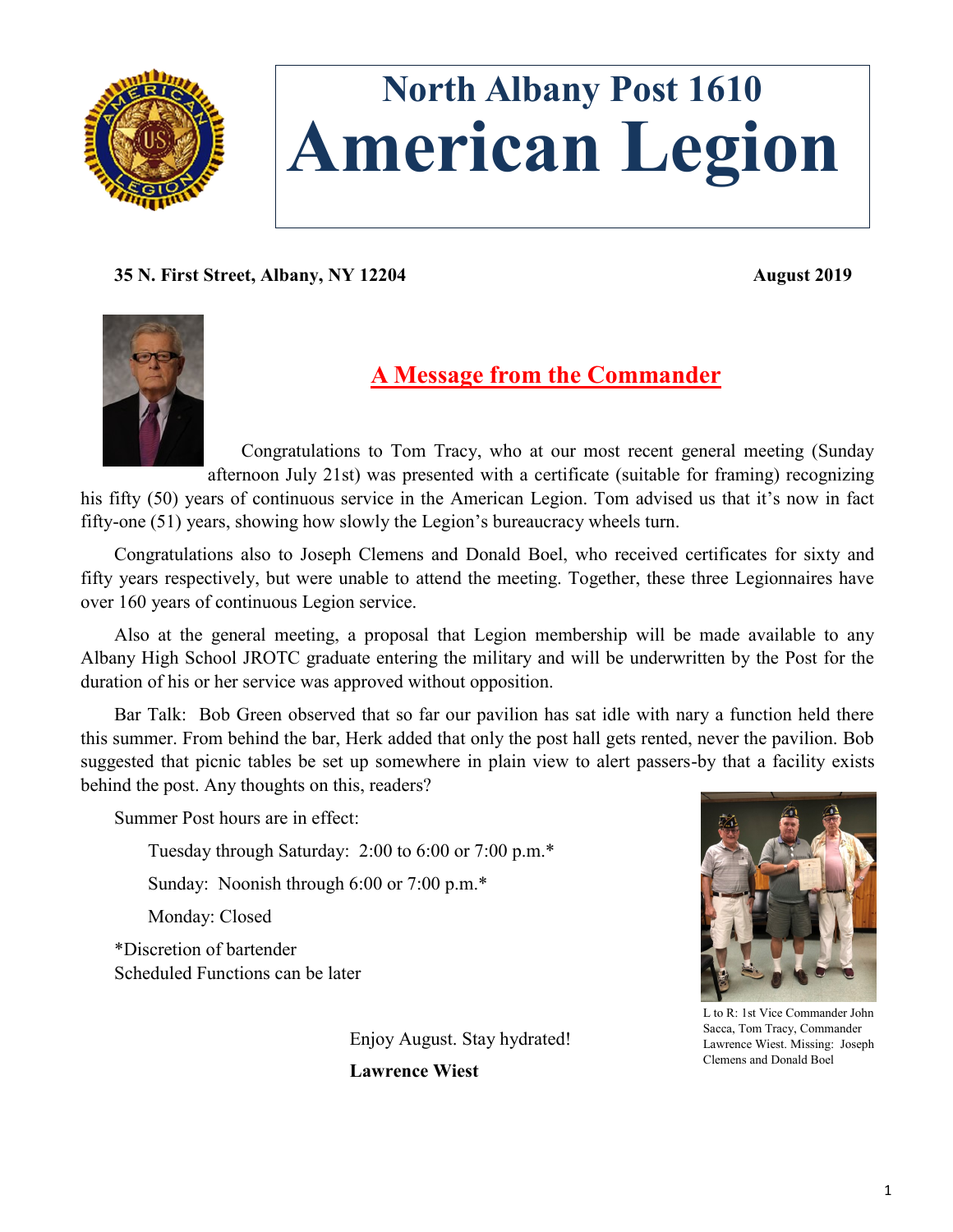

# **Dart League**

The Dart League kicks off their season in September. If interested, sign up at the bar or call the bar (518-465-1402).

## **Time to renew your membership dues. 2019 - 2020 Membership Year Began July 1**

Annual dues for 2019-2020 are now due for both the Legion and the Auxiliary.

Membership dues for the Legion for 2020 are due between 01 July 19 and 31 December 19. To renew your membership, dues can be dropped off at the Post or mailed (\$45 per person, \$42 if retired and 62 years of age or older). You may also renew your membership online at [www.legion.org/renew.](http://www.legion.org/renew) This link is only for American Legion members.

Auxiliary members may also drop their dues off at the Post or mail payment to Janice Precopia. Senior dues are \$25 (past president's additional \$5) and juniors (18 years and younger) are \$8.

### **Looking for a Venue to hold an event?**

The outside BBQ grill and dining area, and picnic area are all available for use. Contact Mick Ryan for more information, or to book your event. We also provide the cooks. Hot fun in the summertime!

The Post banquet room and meeting room are also available for your indoor events. For information, or to book either room, call the bar, 518-465-1402.



# **Auxiliary News**

Some Auxiliary members helped welcome in summer at the Richard J. Conners Veterans Home on Walter Street bringing ice cream and all of the fixings to make chocolate and strawberry sundaes. Those attending were Joann DeLisle, Kathy Schmitz-Morfe and her daughter, Diane Maguire, Sheila Savage, and Judy Benner.

I just want to remind Auxiliary members that we are all members of our membership committee. Always carry a membership application in your purse and invite everyone eligible to join. Tell them why you joined the Auxiliary and share some of the projects we do every year to help veterans and military and their families. You would be surprised how many women don't know they can join our group just by being the mother, wife, daughter, granddaughter, and step-relatives.

Dues for the upcoming year can be paid any time. Senior dues are still \$25 (past president's another \$5) and juniors (18 years and younger) are \$8. Send check to Janice Precopia, 1160 New Scotland Rd., Albany NY 12208, or drop at the Post any time.

#### **Judith Benner President**

## **Chaplain's News**

#### **Sick call**:

Bill Gilheany is recovering from an illness.

Harold "Joe" Decker is at EverGreen Commons Rehabilitation and Nursing Home, East Greenbush.

Rick Myers is recovering at home from a fall.

If you know of anyone who is sick or has passed, please contact our Chaplain Charles Lossi at 518-438-6336 or newsletter editor Gretchen Riley, 518-526-8753 or [ghodges220@yahoo.com.](mailto:ghodges220@yahoo.com)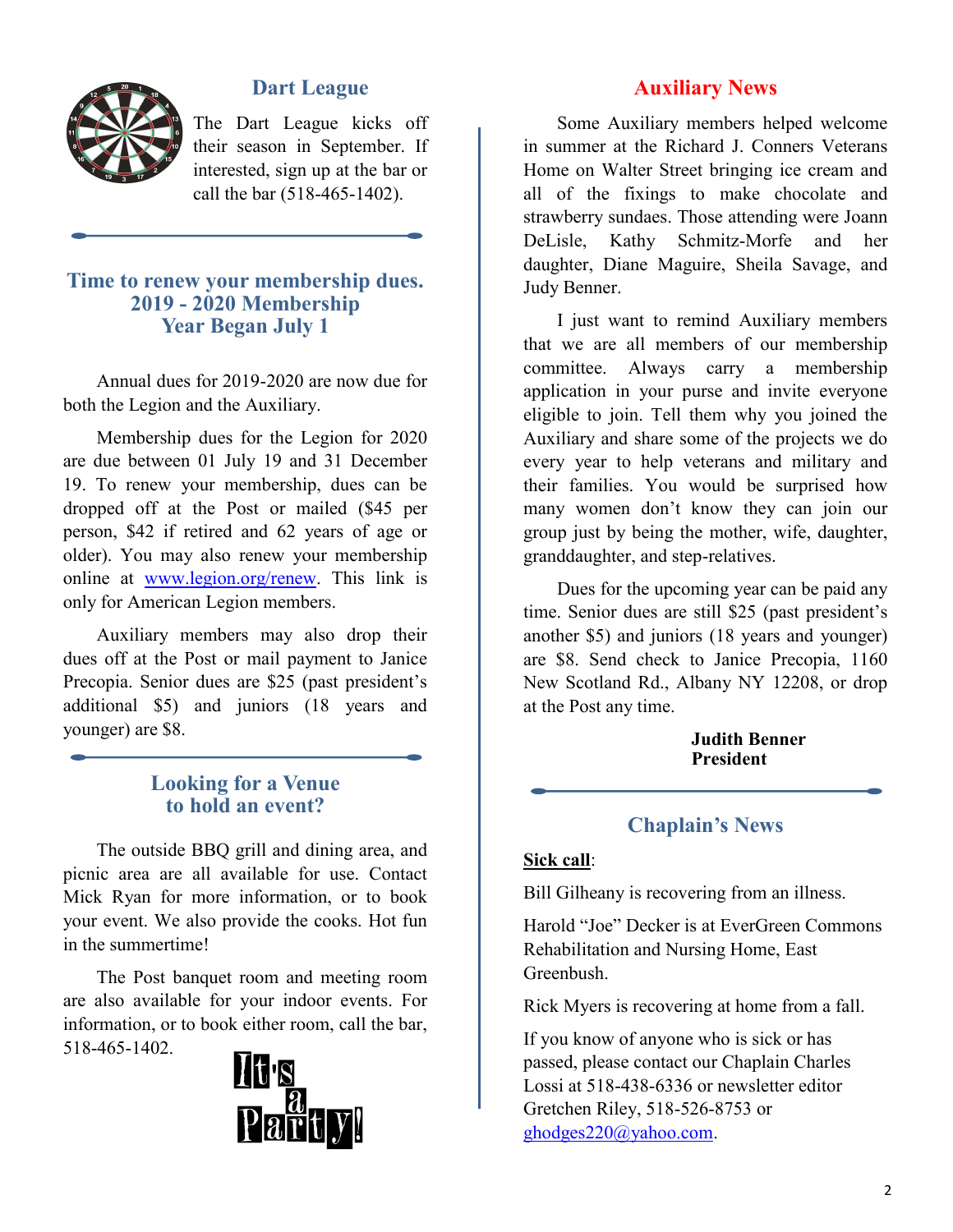# **NYS Auxiliary Convention Held in Buffalo, July 18 – 20**

First, I would like to thank the Auxiliary for sending me to the Convention. I had a wonderful time and I was able to see old friends and make new ones. Peg Norton also attended the convention.

We elected a new American Legion Auxiliary, Department of New York President for the year 2019- 2020. Her name is Linda Tome. Linda is from Wayne County. Marie Mock, Department President for 2018- 2019, also attended. Marie is from the Legnard-Curtin Post in Green Island (Albany County).

The 3rd District ALA Fall Conference will take place on Wednesday, October 16, 2019, at the Joseph E. Zaloga Post #1520. More information will follow.

**Diane Maguire**



Diane Maguire at the NYS Auxiliary Convention. Past Department President Marie Mock (wearing white sash)



Your Commander is in desperate need of a Membership Chair.

We are also looking for a House Chairman for the Post.

If interested in either of these positions, please contact Larry Wiest, our Post Commander at (518) 434-6438.

The Post is still on the hunt for bartenders. If interested, please call Bar Chair Mick Ryan at (518) 522-3486.

#### **\*\*\* Wanted \*\*\***

**Craft/vendor fair Sunday, October 6, 10 a.m. to 4 p.m. Crafters and Vendors wanted! Contact Kim Rice at [kluvy14@aol.com,](mailto:kluvy14@aol.com) if interested.**

#### **\*\*\*\* Important Notice \*\*\*\***

**It should be noted that we no longer have P.O. Box 4004. Everything should be sent to the Post physical address:**

> **35 North First St. Albany, NY 12204**

# **SONs Squadron**

We are in the planning process for the Annual North Albany American Legion Post 1610 Veterans Memorial Mass and Breakfast. The Mass is at Sacred Heart of Jesus Parish at 33 Walter Street, 9:00 a.m. on Sunday, November 3, 2019. The price will remain the same, \$5.00, that it was when it started in the early 1980s by Dick Conners, Neil Gray, and Tom Prime at their McDonald's Breakfast Club before Mass. This commemoration of our deceased Veterans is a great event. Tickets will be available after Labor Day at the Bar or from Mike Conners, Brian Early, and Ryan Scully.

The SONs would like to have a Memorial cocktail party for Deceased Members of the Auxiliary and the SONs this Fall. If you are interested in helping plan this, please contact our Commander Larry Wiest, Judy Benner, or Mike Conners.

> **Michael F. Conners, II Squadron Treasurer**